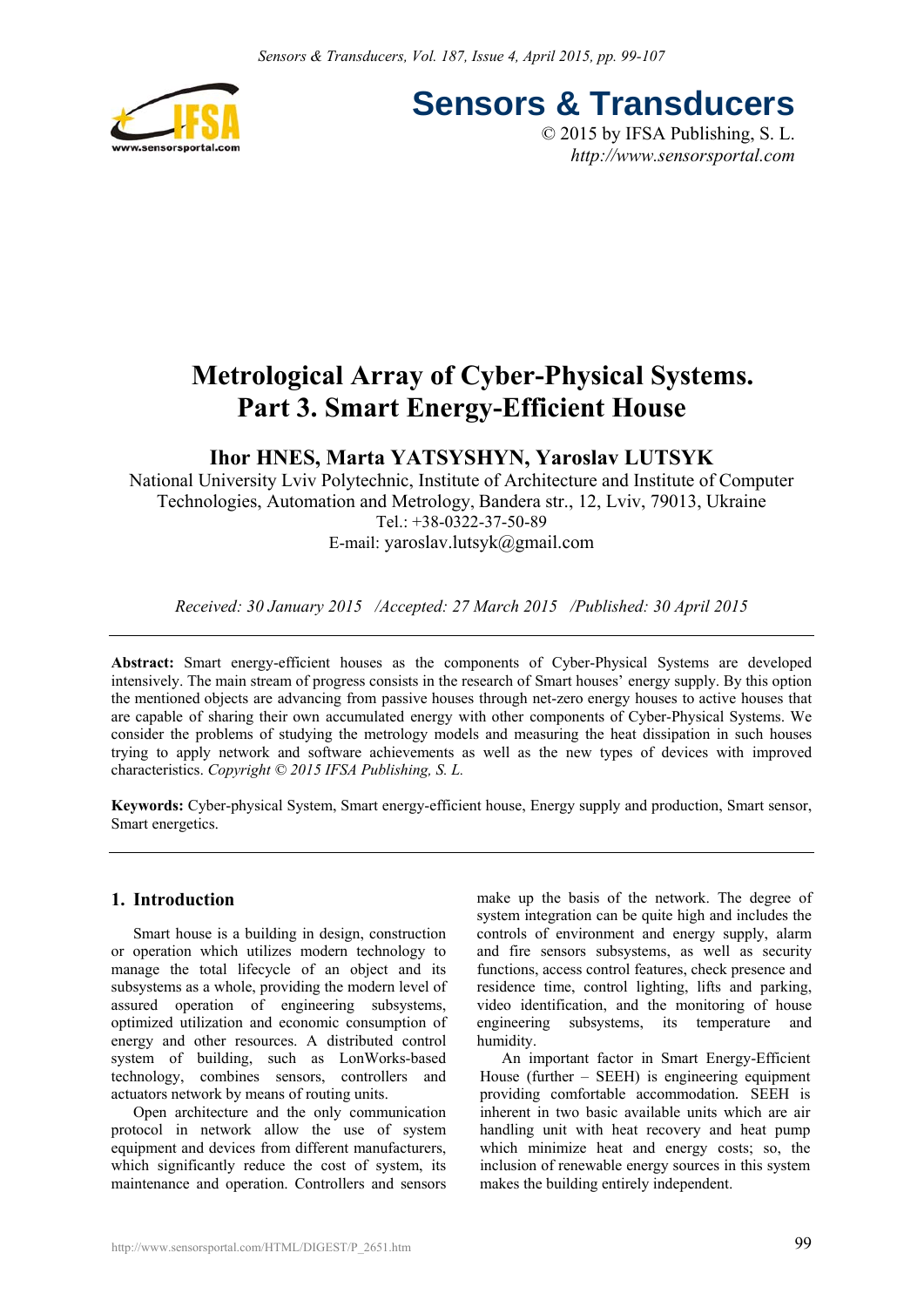### **2. The State of Problem**

In this case, we are interested in underpinning functions of SEEH development. Such a function emerges as a relationship between human comfort and energy consumption what is currently the most important. Therefore, we are to study below the different aspects of researching SEEHs in this area.

Smart house, as a component of Cyber-Physical Systems (CPS), is in many aspects of its construction and operation among a number of other CPS components, which interact at different structural levels. For example, there is a direct relationship between Smart Houses and Smart Energetics that consists in principally new possibilities of power structures of SEEHs to generate energy, including electricity, and transmit it to power supply. On the other hand, Smart house can be represented as any house in line: passive house  $\rightarrow$  NZE-house  $\rightarrow$  active house (Fig. 1). This is due to the use of modern information-based technologies, including the use of Smart Sensors and other achievements of metrology, capable within their intellectual ability of forming their own conduct, especially in the field of energy efficiency  $\rightarrow$  energy saving  $\rightarrow$  energy generation, and of forming independent structure of type of Smart Houses' Grid.



**Fig. 1.** Evolution of Smart Houses and level of energy consumption / generation.

For this, Smart house as an element of the latter exchanges information with central management network and determines the need for the real-time implementation of the operation. It is known that electric power supply cannot exceed its consumption in each given moment of time. That is, SEEH, with its own energy-accumulating capabilities, acts as an additional power supply unit.

The relationship between Smart House and Smart Manufacturing manifests itself in another defining bond, since electrical power and the whole infrastructure of house can be frequently applied to organizing modern production, for instance, chip crystals, or, on the contrary, to creating the highperformance SEEH with building nanostructured materials [1] and special black coverage [2].

Appropriate attention is paid to the relationship between Smart House and Smart Life Safety. As for the proper safe operation of Smart House the latter is inevitably equipped with a number of security subsystems for electricity, gas, and extremely dangerous to humans carbon monoxide, and others. Finally, already today the emergence of Smart Transports makes it possible to discuss the aspects of the interaction of this CPS component with SEEHs.

#### **3. Shortcomings**

In all cases, the effectiveness of relationships between CPS's different components is determined by their sensor equipment, management means, installed software, etc., particular attention to which is paid in [3]. However, the detailed systematic study of energy efficiency of Smart house, including the monitoring of its leading characteristics, is not sufficiently conducted, and obtained data are fragmented and unstructured resulting in the need of recurrent measurements at each object.

### **4. Aim of the Work**

Aim of the work is to research the heat energy monitoring system of Smart house fitted with Smart sensors, and basing on the analysis of their data to develop the real-time model of energy efficiency as well as to modify the Smart Energy-Efficient House's construction.

# **5. Energy Aspects of Smart Houses Evolution as CPS Objects**

In this regard, Program [4] perfectly appropriates for CPS Objects and namely involves "Developing measurement science that will enable rapid design-toproduct transformation; in-process sensing, monitoring, and model-based optimal control; performance qualification of materials, processes and parts; and end-to-end digital implementation of … processes and systems". For SEEHs the similarly can be expressed as follows. Due to the deploy of measurement systems, energy monitoring, horizontal and vertical interlinks of CPS's various types, we have to achieve the real-time and efficient management of the Smart Houses on the basis of procedures for ongoing assessment of SEEH situation, power input/output regulation while considering energy state, reserve, environmental conditions, etc.

### **5.1. Heat and Energy Approaches**

Primarily, we consider the passive house. Its main feature seems to be low power consumption, equal to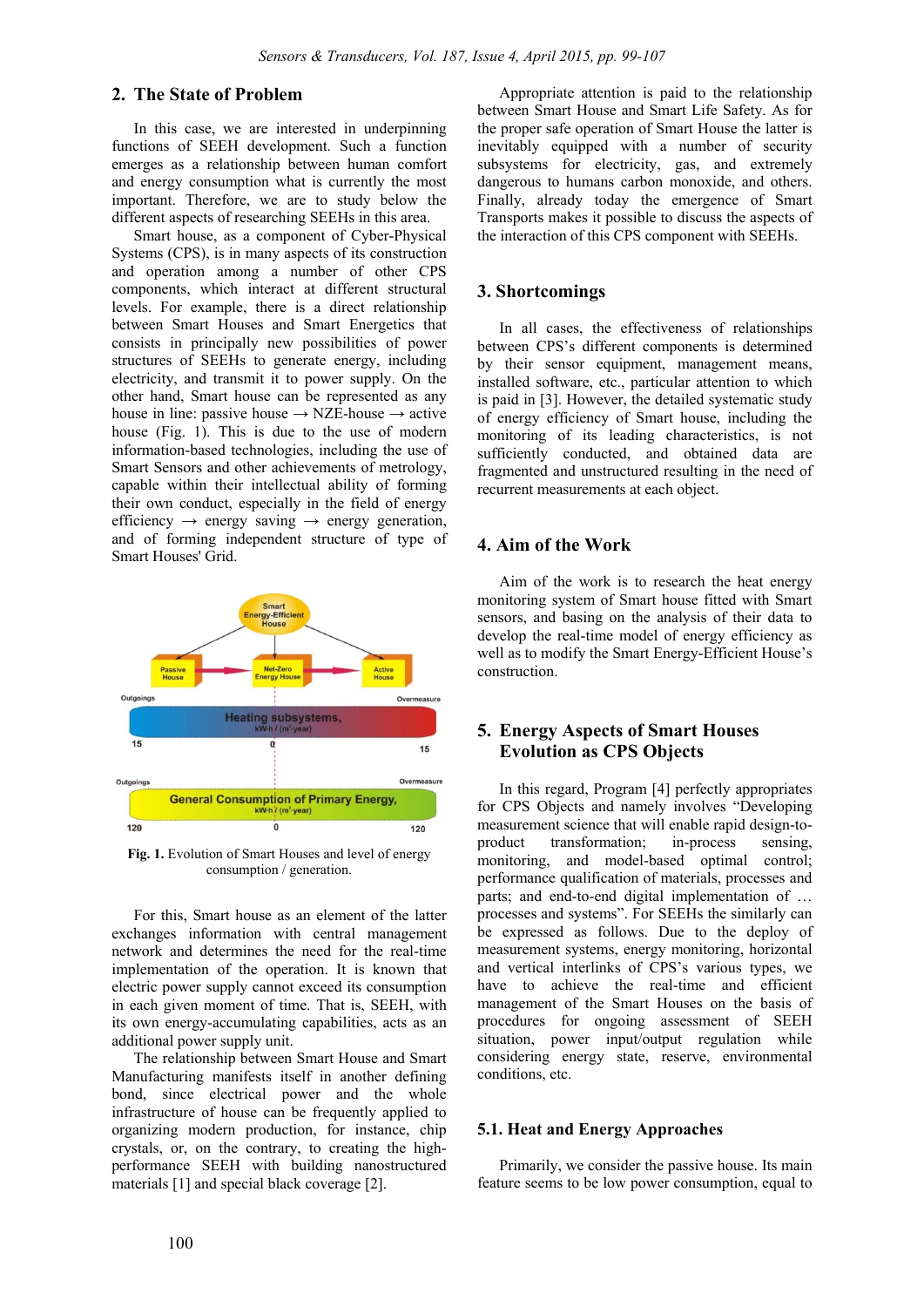$~10$ % of the specific energy per unit volume that is consumed by ordinary buildings. Lower consumption is achieved especially by reducing the heat loss of the building.

Architectural concept of the passive house is based on the principles of compactness, high-quality and effective heat insulation, lack of cold bridges in materials and junctions sites, the correct geometry of the building, and orientation to the cardinal point. From among active methods in a passive house one can propose, for instance, the obligatory application of balanced ventilation with heat recovery. Ideally, such a passive house becomes energy independent (NZE House). The latter does not require energy expenditure on a comfortable temperature support. Recently two new Passive House Standards were introduced by Canadian Passive House Institute to the North American audience in the keynote address by Dr. Wolfgang Feist: Passive House Plus and Passive House Premium.

Heating a passive house should take place thanks to energy that has been released by appliances and people who live in it. If additional heating is necessary, it is desirable to use alternative energy sources. Hot water may also be supplied by the units of renewable energy, such as heat pumps or solar water heaters. To solve the problem of cooling (conditioning), the house is also provided with a corresponding architectural decision and, if necessary, with additional cooling at the expense of alternative energy sources, such as geothermal heat pump.

Energy criteria in the construction of passive houses are shown in Fig. 1. Here the specific heat energy consumption for heating determined by [5] should not exceed 15 kW $\cdot$ h/(m<sup>2</sup>) per year. And the total primary energy consumption for all the household needs (heating, hot water and electricity) must not exceed 120 kW·h/(m²) per year.

# **5.2. Construction and Architecture Industry Development**

# **5.2.1. The Current State of Materials Science, Construction and Architecture**

It is necessary to consider how much this state reflects the aims of the American development program in the field of CPS [3], which, in our opinion, is ideally suited to the development of construction and architecture industry of CEEHs. The Program [4] focuses on four areas which are closely interrelated: (1) material characterization (in this paper it corresponds to Materials Science, Construction and Architecture), (2) real-time process control (here, the operation of constructed buildings), (3) process and product qualification (the choices of projects based on new materials and technologies), and (4) systems integration concerns here the implementation of projects and built houses in the

environment at the 1<sup>st</sup> stage and at the 2<sup>nd</sup> stage of the formation of Smart houses' community with appreciation of their interdependent relations and impact on significantly greater areas of this very environment.

The characterization of construction materials means that they should be described by the same parameters during their operation as parts of the ready structures of buildings. However, at this stage of the formation of the modern construction industry it has not been done. Moreover, CPS metrological support principles, namely the real-time monitoring<br>of buildings (the  $2<sup>nd</sup>$  item of program of buildings (the  $2<sup>nd</sup>$  item of program implementation), has not been performed. The 3rd item is considered to be the main qualification process and the product which in the case of smart buildings ensures their energy efficiency at a certain level  $(\leq 15 \text{ kW} \cdot \text{h}/(\text{m}^2)$  per year for passive house) through zero consumption for NZE House to positive level for an active house that transmits its produced and accumulated energy to the electrical network. The 4<sup>th</sup> item relating system integration presupposes not only the integration of multiple subsystems within one building, but also vertical integration, including energy, within the set of SEEHs of local community.

# **5.2.2. Technical Requirements for Smart Energy-Efficient House and Its Construction**

The thermal insulation of exterior walls must be sufficient to ensure closing the indoor space by covering heat shell; then, winter indoor temperature should be comfortable and exceed 15 °C. The shell creates heat insulation in every place of the house; the minimum thickness of shell insulation makes at least 25 cm while thermal conductivity coefficient *λ* is equal to 0.04 W/(m·K). Passive House average heat flow *U* of wall is equal to 0.1 W/( $m^2$ ·K), whereas for the best windows  $U = 0.5$  W/(m<sup>2</sup>·K).

The technology and method of performing heat insulation are essentially arbitrary. Beyond the correctly insulated ordinary walls and roof significant attention is paid to details trying to prevent the emergence of cold bridges. Even if high-quality insulation of shell is performed, there happen to be energetically unprofitable low temperature zones in the vicinity of cold bridges or other places of insulation shell discontinuity. Insufficient tightness of shell construction causes the flow of air passing into the building. In summer this means cumbersome, too high temperature in rooms, while in winter air becomes dry and, as a consequence, deteriorates the health of people. The shell is checked out with a special examination entitled the Blower Door test. By pumping air into the room and its spontaneous leakage for the given pressure difference inside and outside of the building, the total volumetric and mass flow rates of air are measured. Air exchange is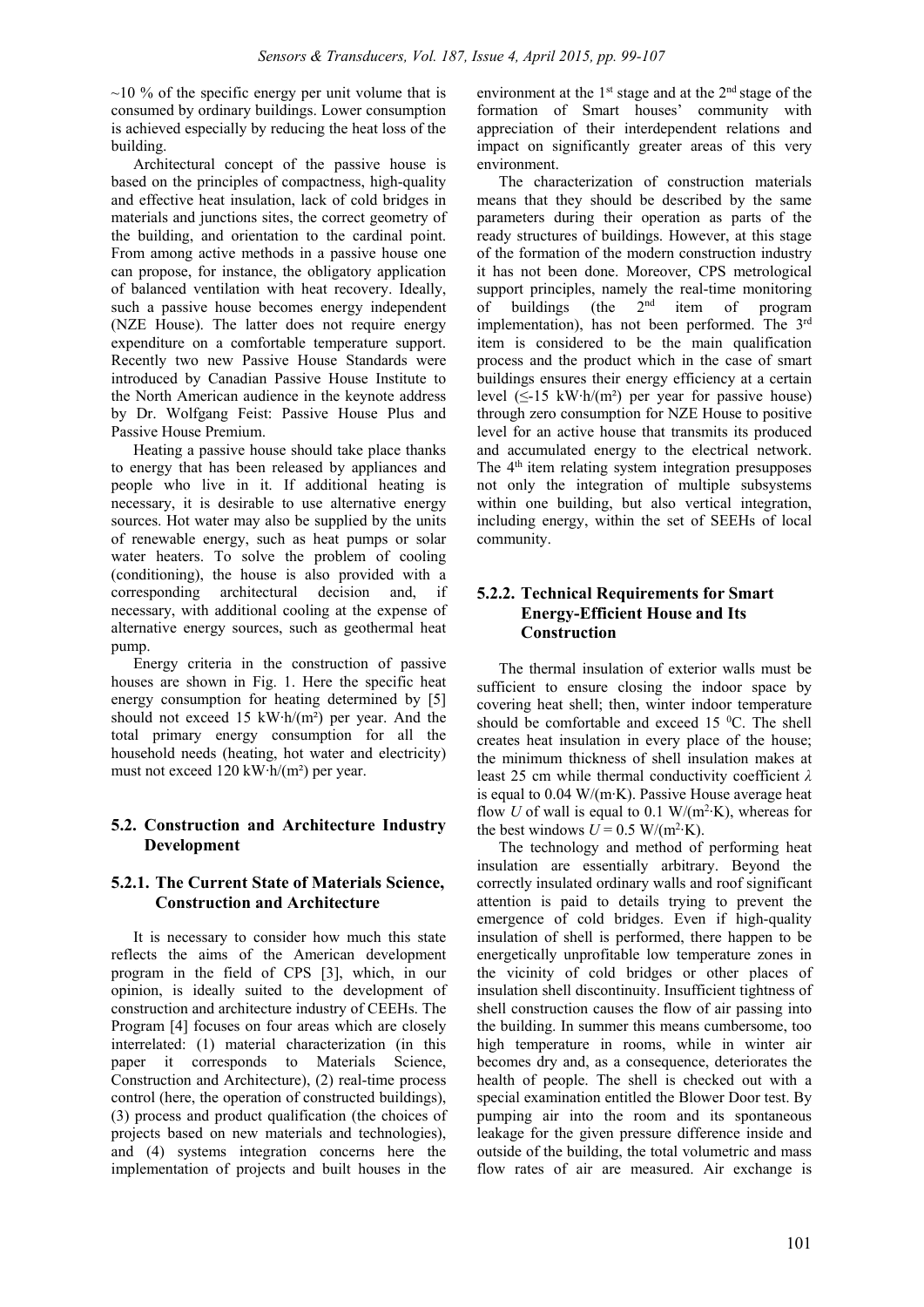considered to be optimal when all the air of the room is replaced within one hour at an excess pressure of 50 Pa. Then uncontrolled leakage through the gap in the shell should not exceed 60 % of the total volume of the space *V* (factor of 0.6) that is described by the expression:  $50 \cdot n = 0.6 \cdot V$ ,  $m^3/h$ , where *n* is the constant.

The heat loss through the walls, roof and windows of maximum-insulated passive house is effectively reduced. Additional energy saving is possible due to the reduction of energy losses at ventilation. Therefore, the ventilation equipment with recuperative function (the degree of recovery being not lower than 75 %) is embedded. The optimal energy savings are achieved with the help of two effects. On the one hand, by means of controlled system the so-called "comfort" ventilation provides the constant flow of optimum outdated air; on the other hand, entering fresh air is warmed up in a heat exchanger by the energy of the former.

The south direction of the main facade of the building (allowed deviation from the axis being 30 % in the west or east) ensures solar energy optimum utilization. Thus, windows operate as batteries that "collect" solar energy heating the space located behind them. Special windows with triple glazing and heat transfer factor of  $0.75 \text{ W/(m}^2\text{K})$  become a source of significant solar heat savings. Window space filled with special gases, such as argon or xenon, substantially reduces heat transfer. Since the building during the heating season loses energy through its external enclosure surface, the passive house construction standards require the ratio of the building's shell to the total volume of its space as small as possible.

# **6. The Metrological Aspects of Smart House Evolution as a CPS Object**

# **6.1. The Methodological Basis of Consolidated Heat Engineering Calculation Method**

# **6.1.1. Materials and Construction Elements**

It becomes necessary to measure the heat conductivity of building materials during their production. For builders and architects it is sufficient to examine in projects only the certified materials products and components (windows, etc.) with known thermal characteristics. Then, the previous assessment of buildings' thermal efficiency can be carried out at the design stage. This will make it impossible to yield the heat outdoor. Building SEEH is a bit more complicated than ordinary house, though the design and construction stages require increased attention to all the details.

For example, to reduce the heat loss, it is not enough to take possibly thicker heat insulation and to cover with it the outer surface of the building. This eliminates the so-called heat bridges, where, due to the violation of the integrity of insulation shell, the heat transfer is enhanced. Unfortunately, at the design stage, having some practical experience one can eliminate some of the "cold bridges" in the enclosing shell structures. The rest of the "cold bridges" appear during the house construction and can be detected only during its operation, i.e. at temperature drop existent between the indoors and outdoors.

### **6.1.2. Evaluation of Heat Loss by Combined Method**

Already today in the building design there should be set such characteristics of heat loss which ensure the possibility of human habitation as well as the operation of water supply and sewage in case of heating subsystem failure. Therefore, in the given work we focus on the working out thermal energy optimization principles for achieving the controlled parameters, including temperature.

### **6.1.3. Principles and Methods of Heat Loss Assessment**

Understanding the loss origins is deemed to be helpful in simplified calculation. The latter requires the application of specific techniques based on the possibility to analyze each impact. First of all, the influence of relative size or relative parameters of thermal conductivity of different construction materials is important. Further calculation is performed according to the methodology that is more suitable for architectural design stage. The number of "effective restrictive surfaces" (walls) in each embodiment is predetermined for this aim. Hereinafter, 1-, 2-, 3-, 4- and 5-floor buildings with different length to width multiplicity are analyzed.

The number of "effective restrictive surfaces" *N* is the factor in the expression  $Q_{\Sigma} = Q \cdot N$ , which determines the total heat loss due to the heat conduction of restrictive surfaces that are further reduced to one apartment. In other words, *N* is the amount of "walls" which should be considered for assessing the total heat loss of separate apartment in a passive house; *Q* is the effective heat loss of averaged restrictive surface, accounted below for different values of surface area  $S_x$  and the specific effective thermal conductivity  $U_x$  of construction materials. Simultaneously the heat loss through the ceiling and the floor the area of which is larger than wall area is considered to be approximately equal to the loss through the wall. It is due to the higher heat conductivity of the latter. Then the heat loss of a single-storey passive house may be equal to 6*Q*, where "6" corresponds to the number of restrictive surfaces.

The heat loss of a two-storey building made of similar thermal insulation materials slightly increases,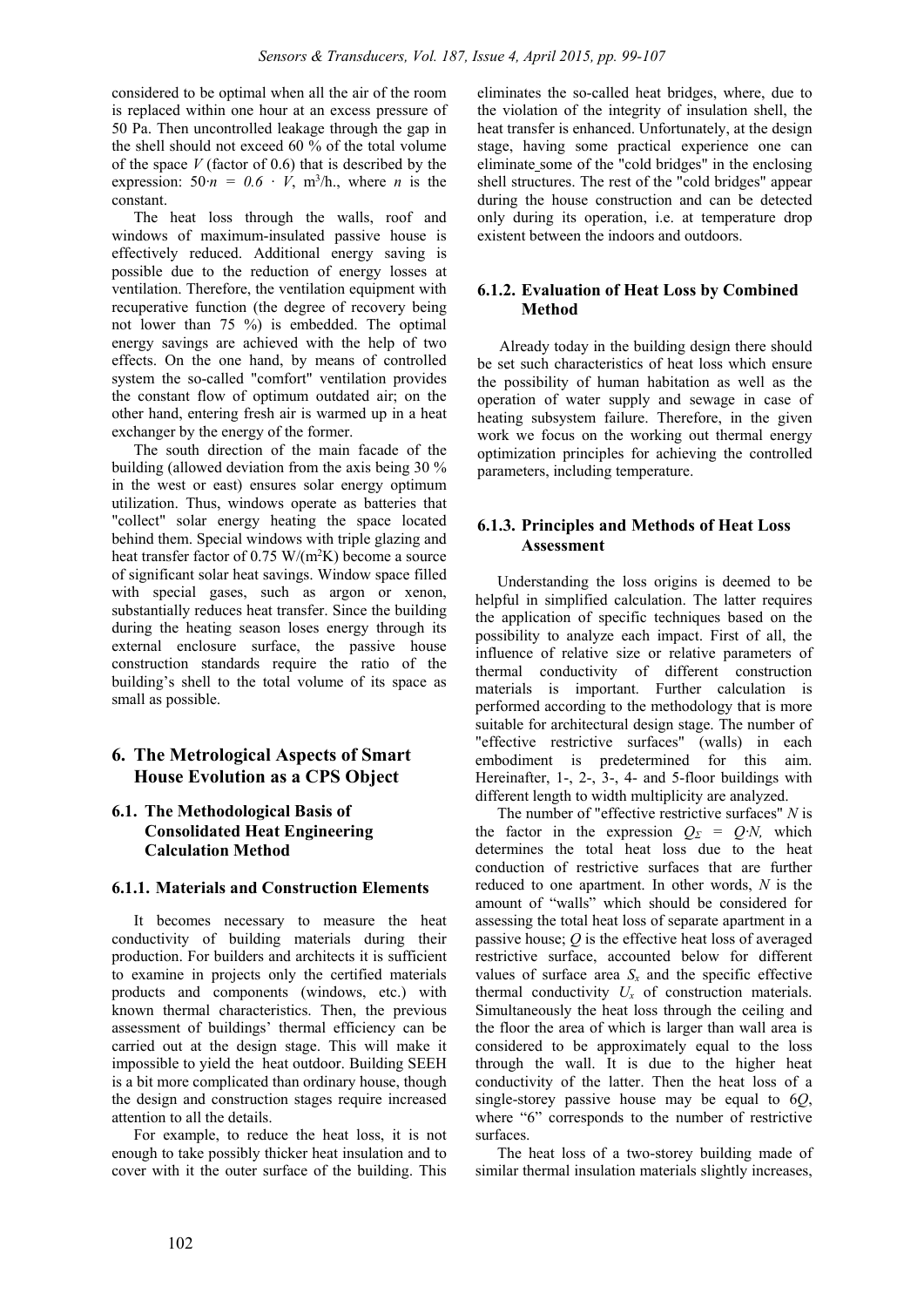but is relatively smaller since the ceiling of ground floor serves as the basis of the next floor. Heat loss reduced to one floor is defined as  $Q_{red} = Q_{\Sigma}/2 = 5 \cdot Q$ . The heat loss of a three-storey house is gradually growing, and being reduced to one floor constitutes 4.67·*Q*. Whereas for a four-storey building similar loss is equal to 4.5·*Q*.

The equation for estimating heat loss due to the transfer through "effective wall" is:

$$
Q = U \cdot S \cdot (T_{int} - T_{ext}) \cdot t , \qquad (1)
$$

where the specific heat conductivity of wall *U* is normalized with the help of the coefficient of heat transfer resistance *R.* It is determined by the calculated thermal conductivity *l* and the thickness of insulation layer *d*:

$$
R = d / l = l / U, W / (m2·K)
$$
 (2)

A rather interesting factor of influence is deemed to be a relative value of windows total area in the efficient wall area of a projected house  $X = S_{wind} / S_{\Sigma}$ . With it increasing, light intensity and room comfort grow; however, simultaneously, heat losses caused by convection and radiation also increase. Then the relative total area of pure wall without windows is determined as *1 - X* and it becomes possible to replace the sum of products *U·S* of two constituents in the expression below with the smaller quantity of variables:

$$
U_{\Sigma}S_{\Sigma}=U_{win}S_{win}+U_{wal}S_{wal}=[U_{win}X+U_{wal}(1-X)]S_{\Sigma}
$$
 (3)

Thus, the general formula for calculating heat loss reduced to one house's apartment of a certain size and shape (according to the solution adopted by an architect of a designed house) is defined as:

$$
Q_{\Sigma} = U_{\Sigma} S_{\Sigma} N (T_{int} - T_{ext}) t =
$$
  
= [U<sub>win</sub>X + U<sub>wall</sub>(1-X)]S<sub>\Sigma</sub> N(T<sub>int</sub> - T<sub>ext</sub>) t =  
= aT<sub>int</sub> - aT<sub>ext</sub>, (4)

where  $a$  is the coefficient;  $T_{int}$ ;  $T_{ext}$  are the temperatures inside and outside the house, respectively. Apparently, within studied linear model the extreme dependence on any of the set of variables is absent.

### **6.1.4. Development of Optimization Principles of Temperature Indoors Mode**

Subsequently we concentrate our attention on parameter describing comfort conditions in a passive house with its small energy consumption. This parameter is temperature which should be established in inner rooms individually, for instance, at the level equal to  $20 \pm 1$  °C (293  $\pm$  1 K).

Basing on the consideration of heat energy balance, as the amount of heat revenue\expenditure energy flows, including radiation flow, one may obtain the nonlinear algebraic equation of the 4<sup>th</sup> degree concerning the indoor temperature. It is suitable for searching the optimal solution, which would be the desired temperature mode:

$$
A - aT_{\text{int}} + aT_{\text{ext}} - bT_{\text{int}}^4 + bT_{\text{ext}}^4 = 0, \qquad (5)
$$

where *A* is the parameter bound with interior spaces additional heating units that include ground heat accumulator, heat exchanger, etc. The time *t* is included as a factor in constants *A, a, b*. When all the parameters are averaged over a certain period, for example, over one year, *t* is eliminated. So, energy balance is transformed into the power one.

For studying the operation efficiency of an auxiliary heating system the mentioned approach is ineffective. Hereinafter in the equation (5) we consider *t* as an additionally selected variable. The dimension of the rest of products in (5) corresponds to the sources power:

$$
At_{H} - at_{C}T_{int} + at_{C}T_{ext}(t) - bt_{R}T_{int}^{4} + bt_{R}T_{ext}^{4}(t) = 0, \qquad (6)
$$

where  $t_H$  is the duration of turned on additional heat sources (electric and gas heating, ground accumulator heating, etc.);  $t_c$  is the duration of conductive heat removal;  $t<sub>R</sub>$  is the duration of radiant heat withdrawal (through the windows). Of course, these variables are of different magnitude.

When determining diurnal period, the main tasks are to evaluate the impact of periodic (night-time) turned on heating, for example, at  $t_H$  = 8 hours duration; to accept the average duration  $t_c$  of cooling by heat conduction through the shell enclosing; to take into account the acquisition of solar energy during the day-time (additional component in  $A \cdot t_H$ ), and lowered heat loss due to curtained radiant cooling during the night within duration  $t_{R_+}$ . The indoor temperature *Tint* is determined from the following equation:

$$
A(t)t_{H} - at_{C}T_{int} + at_{C}T_{ext}(t) - bt_{R}T_{int}^{4} + bt_{R}T_{ext}^{4}(t) = 0
$$
  
 
$$
at_{C}T_{int} + bt_{R}T_{int}^{4} = A(t)t_{H} + at_{C}T_{ext}(t) + bt_{R}T_{ext}^{4}(t)
$$
 (7)

It retained a permanent by automatics intervention, in particular, the precise level as a result of additional heating system temperature sensors operation. Temperature  $T_{\text{int}} = F\left[ T_{\text{ext}}(t); a; b; t_c; t_{\text{R}}; t_{\text{H}}; A(t) \right]$  depends on a number of impacts. Most magnitudes of the given above variables excluding parameter *A* are considered known values that are bound with interior heating by additional energy sources. The latter becomes possible to be set by the thermometer indications in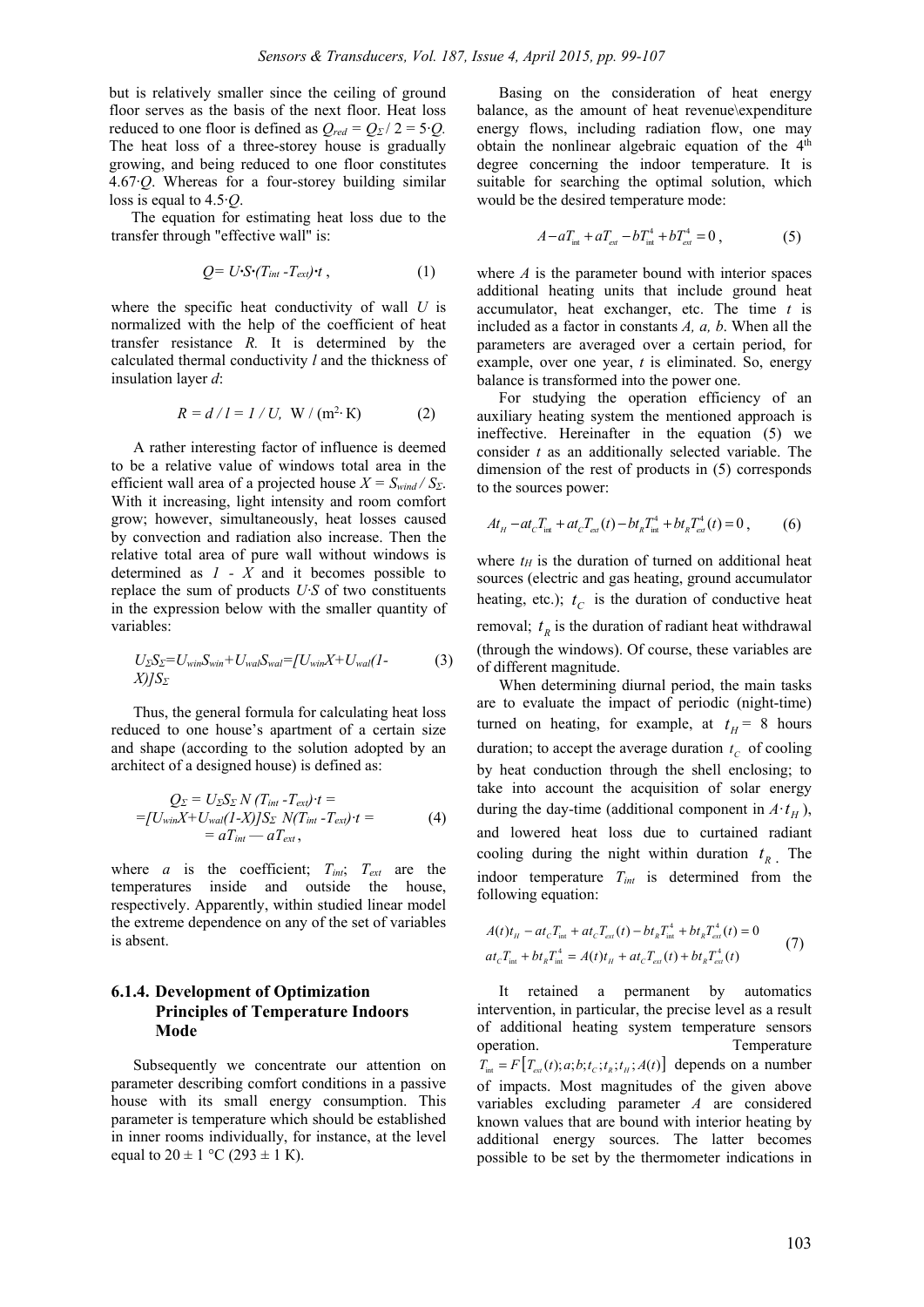apartments automatically adjusting electricity, gas or other heating power.

To compensate heat loss the required energy has to be replenished by the heat accumulator energy, since there is no restriction on its reception. The amount of accumulated energy is of primary importance in this process.

For this purpose, we estimated the energy of heat accumulator located in the house's  $100 \text{ m}^3$  basement. The accumulator could be charged during the summer season (for known specific heat capacity and mass of basalt filler) by 3200 kW·h. It can deliver each day of winter-time up to 4.4 kW·h. of heat energy within 8-hour operation.

The polynomial roots of algebraic equation of the 4th degree are defined at its numerical solution if the totals of the mentioned equation constituents tend to approach zero. Thus, for the best solution this equation should be recorded in a specified form. Within the energy concept, the following equation the constituents of which include a temporal factor was obtained:

$$
bt_{R}T_{int}^{4} + at_{C}T_{int} - at_{C}T_{ext}(t) - bt_{R}T_{ext}^{4}(t) - A(t)t_{H} = 0
$$
  
\n
$$
bt_{R}T_{int}^{4} + at_{C}T_{int} - C = 0,
$$
\n(8)

The equation (8) can be simplified in power concept while carrying out further settlements:

$$
bT_{int}^{4} + aT_{int} - A(t) - aT_{ext}(t) - bT_{ext}^{4}(t) = 0
$$
  
\n
$$
bT_{int}^{4} + aT_{int} - C = 0
$$
\n(9)

The numerical values of the coefficients in equations (8) - (9) are determined for diurnal calculation in winter conditions:  $b = C_0 K_{\nu} X S_{\nu} P$ , where the constant  $C_0 = 5.67 \cdot 10^{-8} \text{ W/m}^2 \text{K}^4$ ;  $K_{tr}$  is the transmittance of infrared radiation by window panes accepted as 0.5; *Х* is the ratio of windows area to wall area, its value is chosen 0.2; 0.3; 0.4;  $S_{\Sigma}$  is the area of mean wall (set as  $36 \text{ m}^2$  that corresponds to the input data of the project, based on the model standard cubic area with 12 m sides at height of 3 m); *N* is the number of walls reduced to one storey (*N =* 3.5 for a 4-storey building at 4-fold length). As a result, for *X* = 0.2 the coefficient *b* can be assessed:  $b = 5.67 \cdot 10^{-8} \cdot 0.5 \cdot 0.2 \cdot 36 \cdot 3.5 = 72.7 \cdot 10^{-8} \text{ W/K}^4$ . For  $X = 0.3$ ; 0.4 factor *b* is equal to 109.0**·**10<sup>-8</sup> and 145.4 $\cdot$ 10<sup>-8</sup> W/K<sup>4</sup> respectively.

The constant  $a$  in the expressions  $(8)$  -  $(9)$ dependent on heat conductivity is determined for  $X = 0.2$ ;  $U_{wall} = 0.1$  W/m<sup>2</sup>K;  $U_{win} = 0.7$  W/m<sup>2</sup>K, which together adjust the thermal conductivity of the wall to the value of  $U_{\text{red}} = 0.7 \cdot 0.2 + 0.1 \cdot 0.8 = 0.22 \text{ W/m}^2 \text{K}.$ The constant  $a = U_{red}$ *·S<sub><i>Σ</sub>*· $N = 0.22$ **·**36·3.5 = 27.7 W/K</sub> is defined for accepted  $36 \text{ m}^2$  area of the wall at  $N=3.5$ . For  $X=0.3$ ; 0.4 coefficient *b* is equal to 35.28 and 42.84 W/К respectively.

Also,  $t_c$  is considered to be equal to 24 hours, since conductive cooling takes place continuously. It is assumed that during the winter night of 8 hours closing window blinds completely overlaps inner radiant heat exchange with the environment; so  $t<sub>p</sub>$  is equal to 16 hours. The factor *С* in (8) has 3 main components. Two of them are determined by cooling due to the thermal conductivity and radiant heat exchange with pre-determined factors *a*, *b* and the mentioned time durations. And the 3rd component relates to auxiliary heating systems the value of which is being searched. To determine them, it was previously adopted that the outdoor temperature in winter night is -3 <sup>0</sup>C = 270 K. Then  $aT_{ext}$  was defined as 27.7 W/K $\cdot$ 270 K = 7479 W, and the reverse power radiation from the outside into apartments through windows was specified as  $bT_{ext}^4 = 72.7 \cdot 10^{-8} \cdot 270^4 =$  $= 3863$  W.

The solved equation of the  $4<sup>th</sup>$  degree with predefined factors at unknown indoor temperature, where  $A(t)$  is the power of additional energy sources (for the outside temperature of 270 K and the relative total area of windows  $X = 0.2$ ), is as follows:

$$
\Sigma A_i(t)t_{\scriptscriptstyle H} = 72.7 \cdot 10^{-8} t_{\scriptscriptstyle R} T_{\scriptscriptstyle \text{int}}^4 + 27.7 t_{\scriptscriptstyle C} T_{\scriptscriptstyle \text{int}} - 479 t_{\scriptscriptstyle C} - 3863 t_{\scriptscriptstyle R} \tag{10}
$$

For the outdoor temperature of 270 К and the relative total windows area  $X = 0.3$ , the last equation changes into:

$$
\Sigma A_i(t)t_{\scriptscriptstyle H} = 109.1 \cdot 10^{-8} t_{\scriptscriptstyle R} T_{\scriptscriptstyle \text{int}}^4 + 35.3 t_{\scriptscriptstyle C} T_{\scriptscriptstyle \text{int}} - 9527 t_{\scriptscriptstyle C} - 5794 t_{\scriptscriptstyle R} \tag{11}
$$

At the relative total area  $X = 0.4$  and the same temperature outside, the similar equation is:

$$
\Sigma A_i(t)t_{tt} = 145.4 \cdot 10^{-8} t_{R} T_{int}^4 + 42.8 t_{C} T_{int} - 11567 t_{C} - 7726 t_{R}
$$
\n(12)

The determined power of sources  $\Sigma A_i(t)$  that are responsible for heating at the given duration must compensate the heat loss of one apartment area of  $12<sup>2</sup>$  m<sup>2</sup> (external dimensions) or of  $11<sup>2</sup>$  m<sup>2</sup> (internal dimensions).

Energy sources should be divided into special types (heat accumulator with solar collector, insolation through windows, air/water heat exchanger, geothermal heat pump, solar batteries, etc.) and reserve types (boilers with gas and electric heating and others similar devices). The latter are not considered below believing that for the proper execution of the project one can get rid of them.

### **6.1.5. The Determination of Indoor Temperature in Winter**

To begin, we assume that  $A = 0$  and by applying software we define the temperature inside *Tint*, at which the value of the left side of (12) tends to 0. Then the increment of temperature is set and the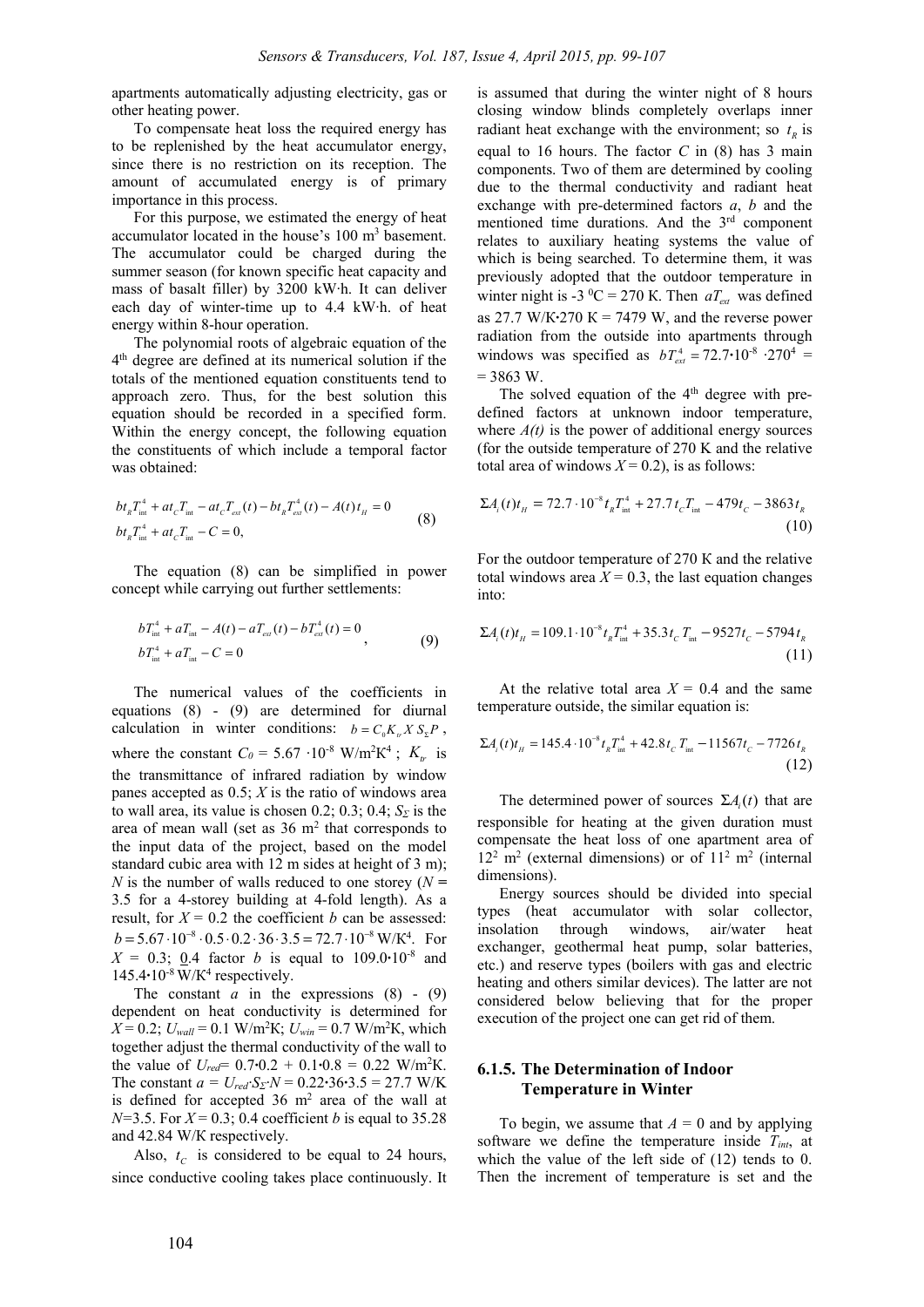necessary heating power is determined. Calculation results are shown in Table 1. As one can see, at the relative total windows area of  $X = 0.2$  and power of *A*  $= 1.63$  kW the acceptable temperature of 293 K is reached.

The calculations given above relate to one embodiment of the architectural and construction project that combines the use of specific building materials and of certain architectural methods to reduce heat loss to a tolerable level. If to use other building materials, techniques and approaches, it becomes necessary to change the values of factors in calculations. To accelerate and reduce the cost of designing, it should be automated with advanced computer technology application. For its creation we used the following expression that summarizes the formulas above.

**Table 1.** The required additional heating power *A* of a 4-storey passive house (at the outside temperature of 270 K) depending on the preset indoor temperature *Tint*, K for different values of factor *X.* 

| $T_{int}$ , $K$ | 280  | 285 | 290  | 293  | 295  | 300  |
|-----------------|------|-----|------|------|------|------|
| $_{\rm 0,2}$    | 0.68 | 04  | 41   | .63  | 79   | 2,18 |
| 0,3             | 0.98 | 48  |      | 33   | 2.55 |      |
| $_{0,4}$        | 24   | ,89 | 2,56 | 2,98 | 3,29 | 3,99 |

The values of power A include the heat power radiated by electric lights, refrigerator, etc.

$$
\Sigma K_{i} = aX S_{\Sigma} N_{real} T_{int}^{4} + [U_{b} X + U_{w} (1 - X)] S_{\Sigma} P T_{int} - aX S_{\Sigma} N_{real} T_{cut}^{4} - [U_{b} X + U_{w} (1 - X)] S_{\Sigma} P T_{ext},
$$
\n(13)

where, the total value of power minimized for different energy sources is defined as:

$$
\Sigma K_i(t) = A_{H-ac}(t) + B_{Insol}(t) + C_{S_{-bat}}(t) ++D_{Geoterm}(t) + E_{rek}(t) + F_{Res_{source}}(t) ,
$$
\n(14)

where the 1<sup>st</sup> constituent concerns the heat power of accumulator, the  $2<sup>nd</sup>$  one is an insolation power, the  $3<sup>rd</sup>$  one concerns an electric solar cell power, the  $4<sup>th</sup>$ one - geothermal heat pipe power, the  $5<sup>th</sup>$  constituent is equal to the recuperation power, and the  $6<sup>th</sup>$ constituent is a non-renewable backup.

The expressions (7)-(9) determine the mathematical foundations and with the help of software package *Excel* form the methodology for estimating the energy / power efficiency of designed SEEHs. The latter is not based on article by article balance of heat loss and heat income, as it is recommended by [5], but is based upon the evaluation of maintaining the optimal temperature conditions in interior rooms [6]. Here the values of thermal characteristics of used building materials and structures serve as variables specified with a certain increments at a particular indoor and smoothly changing outdoor temperature ranges.

The latter corresponds to the ambient temperature and even temperature of the outer surface of walls, which do not always coincide with each other (in particular, while coating the exterior walls with a special black coverage [2]). However, the method enables us to specify certain values of transmission coefficients of window structures in infrared spectrum, to alter discretely the interior insolation during the day-time, and to reverse radiation at nighttime.

As a result, at the predetermined temperature of SEEH interior (in the given case it is equal to 293 K) and gauged outdoor temperature (environment or/and wall surface), on the basis of the solution of equation (13) with specific the additional sources of energy supply described by (14) we can obtain the results of the examination for every considered architectural and engineering project at the design stage. These results could be expressed in a graphic dependency due to input data.

### **6.2. The Metrological Study of Heat Energy Balance**

It is worth noting that according to EU Norms the buildings after reconstruction (at the area over 100 m2 ) are subjects to compulsory testing on heat insulation loss not exceeding the normalized values, which are different in certain countries.

We developed three methods for the study of heat loss which are applied at various stages of research. The 1<sup>st</sup> one is based on the thermal imaging (by Fluke TI25), which gives momentary picture of the building. The 2<sup>nd</sup> method envisages the examination of heat loss over a long time, but at one point of the building shell through readings of 2 Chipset types ATMEL with built-in temperature sensors. Circuits are connected by conductor or wirelessly, and the heat loss of the given element can be determined for the known thickness of shell and its specific thermal conductivity. The 3rd method in time-spatial sense represents the superposition of the first two. According to it all the points of a gauged surface are consistently surveyed by a narrowly directed photodiode, and the direction to a particular point on the surface is given by 2 stepping motors with mutually perpendicular directions of rotation and displacement of enshrined photodiode.

**Main results of the research.** By applying the thermal imager we investigated the initial state of Inter-district hospital heat insulation which preceded the EU grant reconstruction. It was carried out by the outside and inside tomography in winter conditions in the presence of the operating heating system. A certain amount of cold bridges was fixed, such as construction defects, quasi-closed openings of water and gas supply, as well as points of poor quality operation of electrical equipment (extra heating of sockets), and significant heat emission through windows (Fig. 2).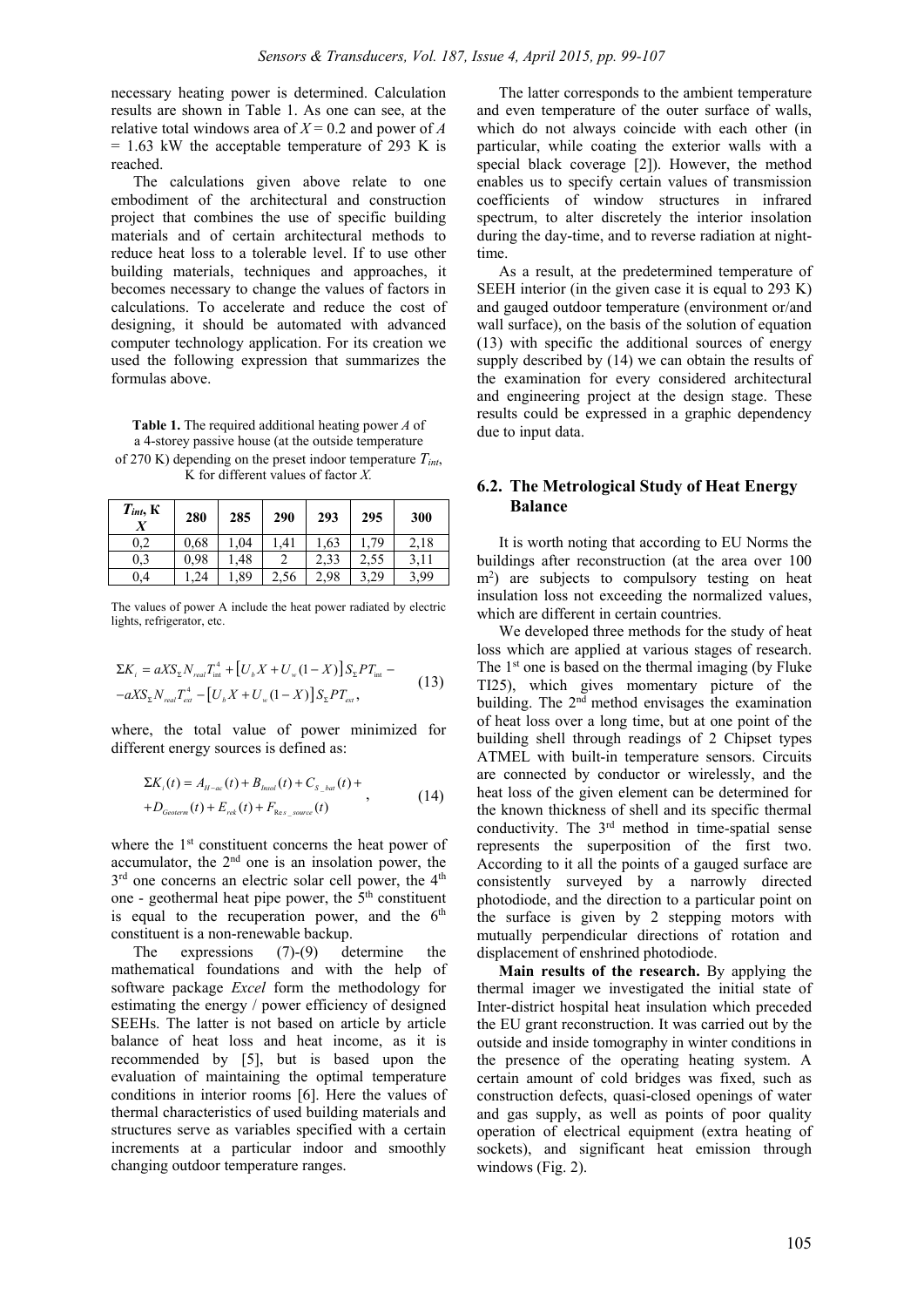Relying on performed studies by the certain (Fourier law) expression:  $Q = \lambda \frac{\Delta T}{d}$ , where  $\lambda$  is the thermal conductivity of wall; *ΔT* is the measured temperature drop on the wall; *d* is the thickness of wall; we calculated the heat losses under known *λ, d*.

The calculation of the impact of cold bridge (Fig. 3) seems to more complicated, since there is a priori unknown velocity of air through the given bridge.



**Fig. 2.** Thermogram of studied building (view from outside).



**Fig. 3.** Distribution of temperature outside and inside the walls of thickness *d* with an existing cold bridge of diameter *A.*

However, setting the boundary conditions for this task, basing on the obtained temperature distribution on the outer and inner surfaces of the walls, and developed mathematical apparatus [7] of solving such problems in applied heat engineering, it becomes possible to define the heat loss in our case. Thus, the error of heat flux determination depends on the error of temperature field gauging, the relative velocity of convective flux that is the function of diameter of hole.

Energy exchange devices as technical equipment are considered to be an important factor in SEEHs. Optimal living conditions can be achieved only with modern engineering. The combination of at least two

units enables to reach comfortable living conditions with minimum costs and makes the building energysufficient (Net-Zero Energy House).

Here can be used three or more basic units of energy exchange devices. These are the heliosystem with basalt filler in SEEH basement; the solar cells on the roof or around the house as the source of additional power; balanced ventilation with heat recovery; heat pump, including a series of exchange chambers, and a device for geothermal energy usage. The energy-efficient devices that apply the heat of substance phase transition are still being developed.

However, intensive radiation through the windows (Fig. 2) worsens the energy balance of a house. Therefore, we can recommend applying electric-driven automatics for screening the windows at night-time by curtains. This decreases the heat loss through windows threefold that corresponds to the diurnal heat loss of 30 ... 40 %.

As shown above, additional energy efficiency can be achieved if air enters the building through underground duct. Then, it becomes easier to maintain the comfortable environment in SEEHs.

Taking into account mutual influence of closely located similar houses through air and ground, the grid of houses in contemporary suburbs can be regarded as a unified ecosystem with gauged and controlled reproducible characteristics. So problem of full compensation of energy losses and restoration of resources and ecological reserves should already be considered in such grid's design, construction and operation.

#### **7. Conclusions**

1. The construction of Smart energy-efficient houses requires qualified approach to architectural design which is provided not only by using the highquality heat insulating materials and structural elements, but also by modern research methods, calculation and evaluation of heat energy characteristics. The studies of house's heat energy balance emphasize that optimal temperature mode with minimum energy consumption is achieved through a series of architectural, construction and engineering steps, including the usage of installed energy exchange devices, appropriate software and a number of special events at simultaneous monitoring the temperature mode and other modes, for example, by thermal imager.

2. Software enables to take into account a large number of parameters (the thermal conductivity of various building materials and structural elements, the relative area of glazing, etc.) and the availability of embedded smart sensors. They allow tracking the features of removal and dissipation of heat and its accumulation in the form of electric or any other energy, thus, improving the energy efficiency of a house.

3. The next stage of smart house development should be establishing the structures with adaptive